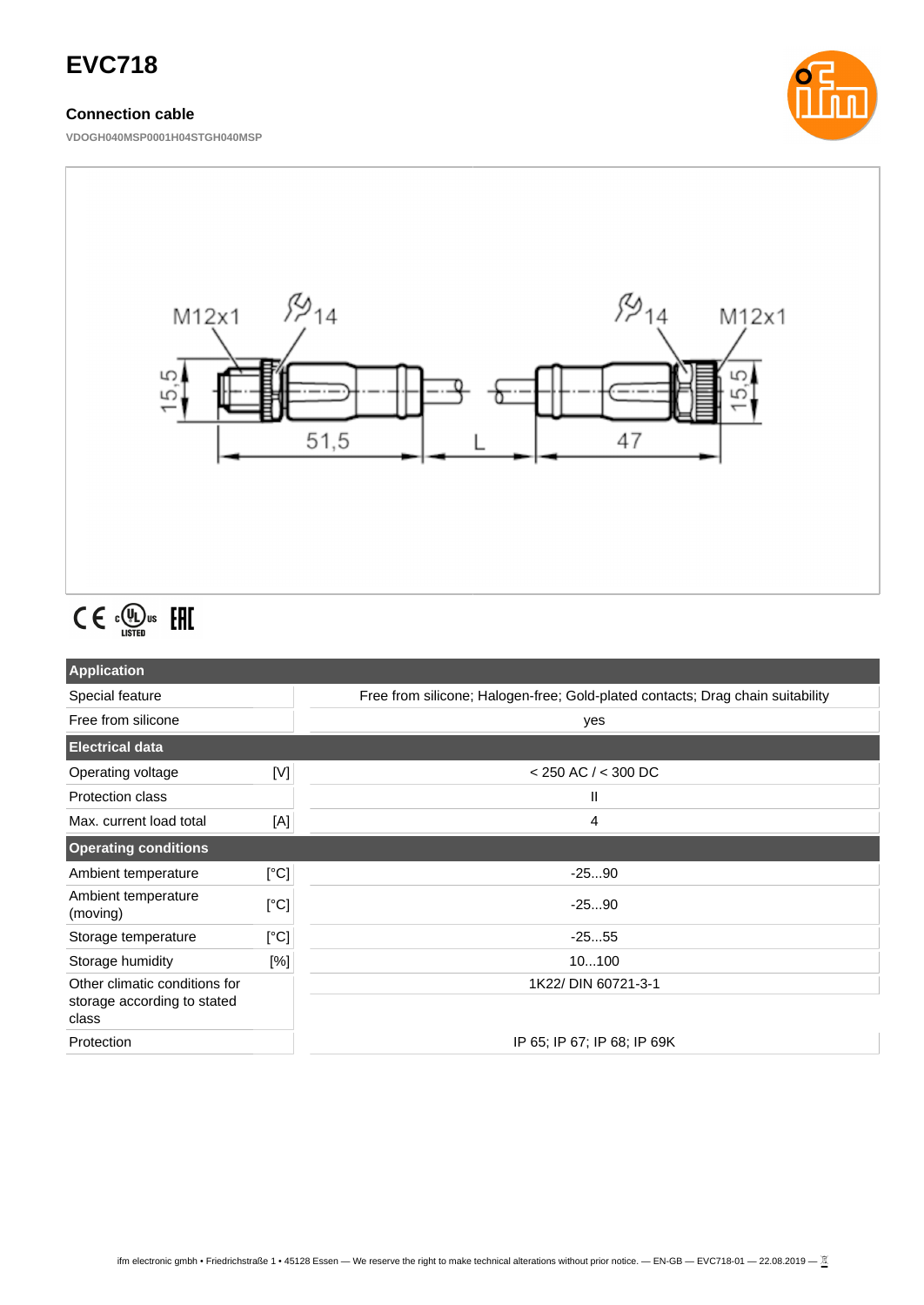# **EVC718**

## **Connection cable**

**VDOGH040MSP0001H04STGH040MSP**



| l Mechanical data                   |     |                                                                                                                  |                                                                                                   |  |
|-------------------------------------|-----|------------------------------------------------------------------------------------------------------------------|---------------------------------------------------------------------------------------------------|--|
| Weight                              | [g] | 102.7                                                                                                            |                                                                                                   |  |
| <b>Materials</b>                    |     | housing: TPU orange; Sealing: FKM                                                                                |                                                                                                   |  |
| Material nut                        |     | brass, nickel-plated                                                                                             |                                                                                                   |  |
| Drag chain suitability              |     | yes                                                                                                              |                                                                                                   |  |
| Drag chain suitability              |     | bending radius for flexible use                                                                                  | min. 10 x cable diameter                                                                          |  |
|                                     |     | travel speed                                                                                                     | max. 3.3 m/s for a horizontal travel length<br>of 5 m and max, acceleration of 5 m/s <sup>2</sup> |  |
|                                     |     | bending cycles                                                                                                   | $> 5$ Mio.                                                                                        |  |
|                                     |     | torsional strain                                                                                                 | $± 180$ °/m                                                                                       |  |
| <b>Remarks</b>                      |     |                                                                                                                  |                                                                                                   |  |
| Pack quantity                       |     | 1 pcs.                                                                                                           |                                                                                                   |  |
| <b>Electrical connection - plug</b> |     |                                                                                                                  |                                                                                                   |  |
|                                     |     | Connector: 1 x M12, straight; Locking: brass, nickel-plated; Contacts: gold-plated; Tightening torque: 0.61.5 Nm |                                                                                                   |  |



#### **Electrical connection**

Cable: 1 m, PUR, Halogen-free, black, Ø 6.2 mm; 4 x 1.00 mm² (32 x Ø 0.2 mm )

**Connection**



#### **Electrical connection - socket**

Connector: 1 x M12, straight; Locking: brass, nickel-plated; Contacts: gold-plated; Tightening torque: 0.6...1.5 Nm